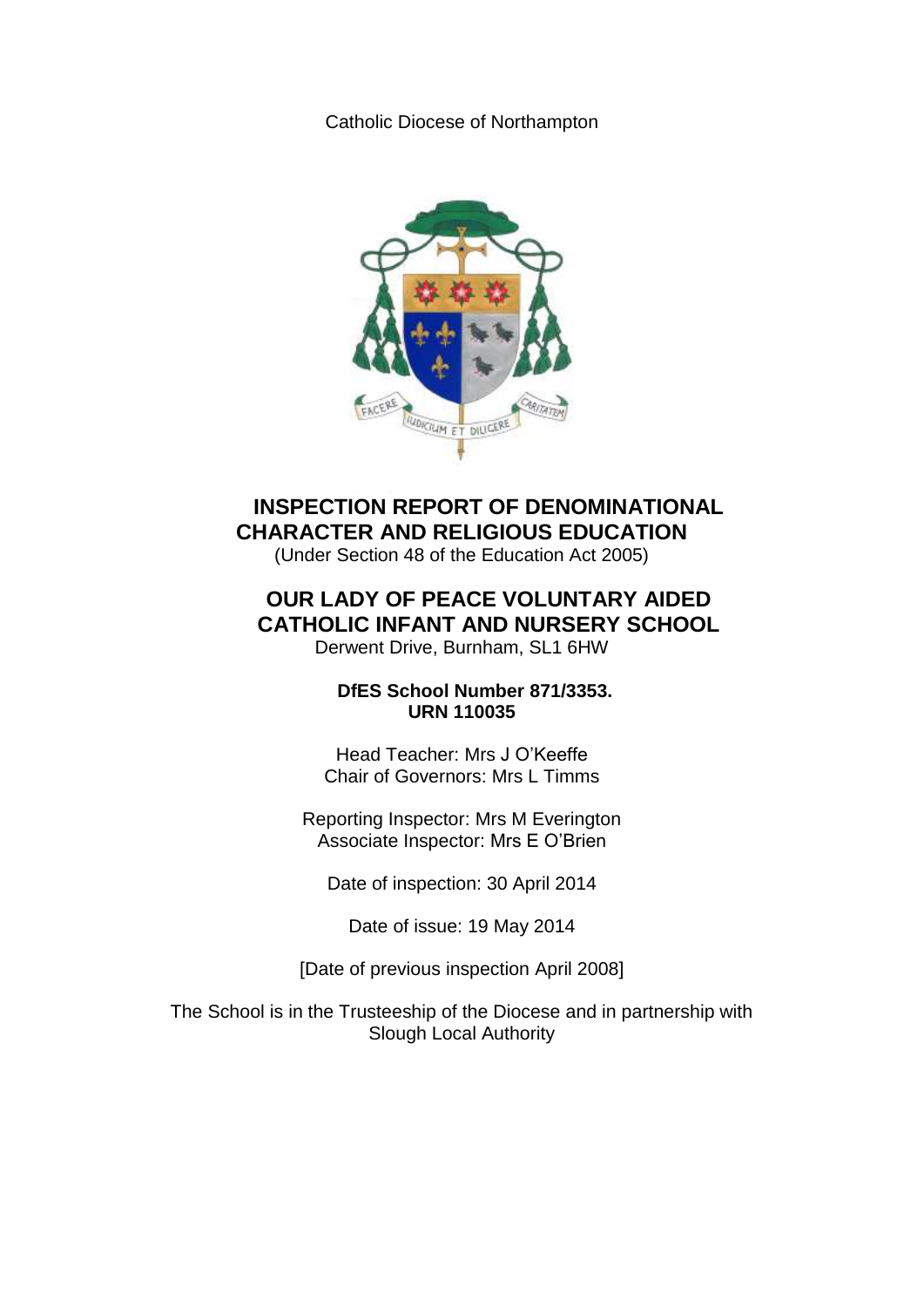### **Information about the school**

Our Lady of Peace is a popular three form entry Infant and Nursery school for 3-7 year olds with 318 children on role. The school is situated in the parish of Our Lady of Peace. 71.5% of the pupils are Catholic and 28.5% are from other Christian denominational and other faith backgrounds. 36.5% of the children speak English as an additional language with 18.2% of this number speaking Polish as their first language. 62% of the stable and settled staff are Catholic and most are members of the local parish. The school works very closely with Our Lady of Peace Junior School with whom it shares a site. The school is one of the eight schools of the Slough Pastoral Area Catholic Partnership.

### **Key grades for inspection**

1: Outstanding 2: Good 3: Requires improvement 4: Unsatisfactory

### **Overall effectiveness of this Catholic School Crame 2** 6 Grade 2

Our Lady of Peace is a good Catholic school. Religious education is at the heart of the curriculum and its Catholic ethos permeates the fabric of school life. The mission statement is known and understood. Teaching is good with effective support from skilled teaching assistants. Most children achieve consistently and make good progress throughout their time at the school. The senior leadership team is highly motivated and communicates high expectations to staff. The children are proud of their school and feel valued. From the 140 questionnaires returned, it is clear that the parents are pleased that their children attend Our Lady of Peace School commenting on the Catholic ethos, academic standards and the warmth of relationships between staff, children and parents. Chaplaincy provision is strong. The rapport between staff and governors is good. Governors provide effective challenge to the school. The behaviour of the children is excellent.

## The school's capacity for sustained improvement **Grade** 2

## There were no improvements required at the previous Inspection six years ago in 2008.

The school's self-evaluation now identifies those areas in which progress is well established and others in which the school needs to further improve to sustain effectiveness. The subject knowledge of the staff is good because of the shared good practice and support from the religious education and chaplaincy co-ordinators who themselves are ably supported by other members of the senior leadership team. Classroom religious education is monitored through the scrutiny of teacher planning and pupil books and through the quality of assessment and moderation. The school takes part in assessment and moderation with other schools in the Slough Catholic partnership. Feedback is shared with staff and governors.

Parents speak highly of the support given to non-catholic members of staff ensuring that they are able to take full part in all school activities. They also speak of the good communication between the school and parents saying that the newsletters, web-site and their own children keep them well-informed. They approved, for example, of the school making children aware of 'Newsround' when that programme reported on the recent canonisation of the two popes.

Our Lady of Peace Infant and Nursery School has a good capacity for sustained improvement but needs to continue the development of the children's active learning,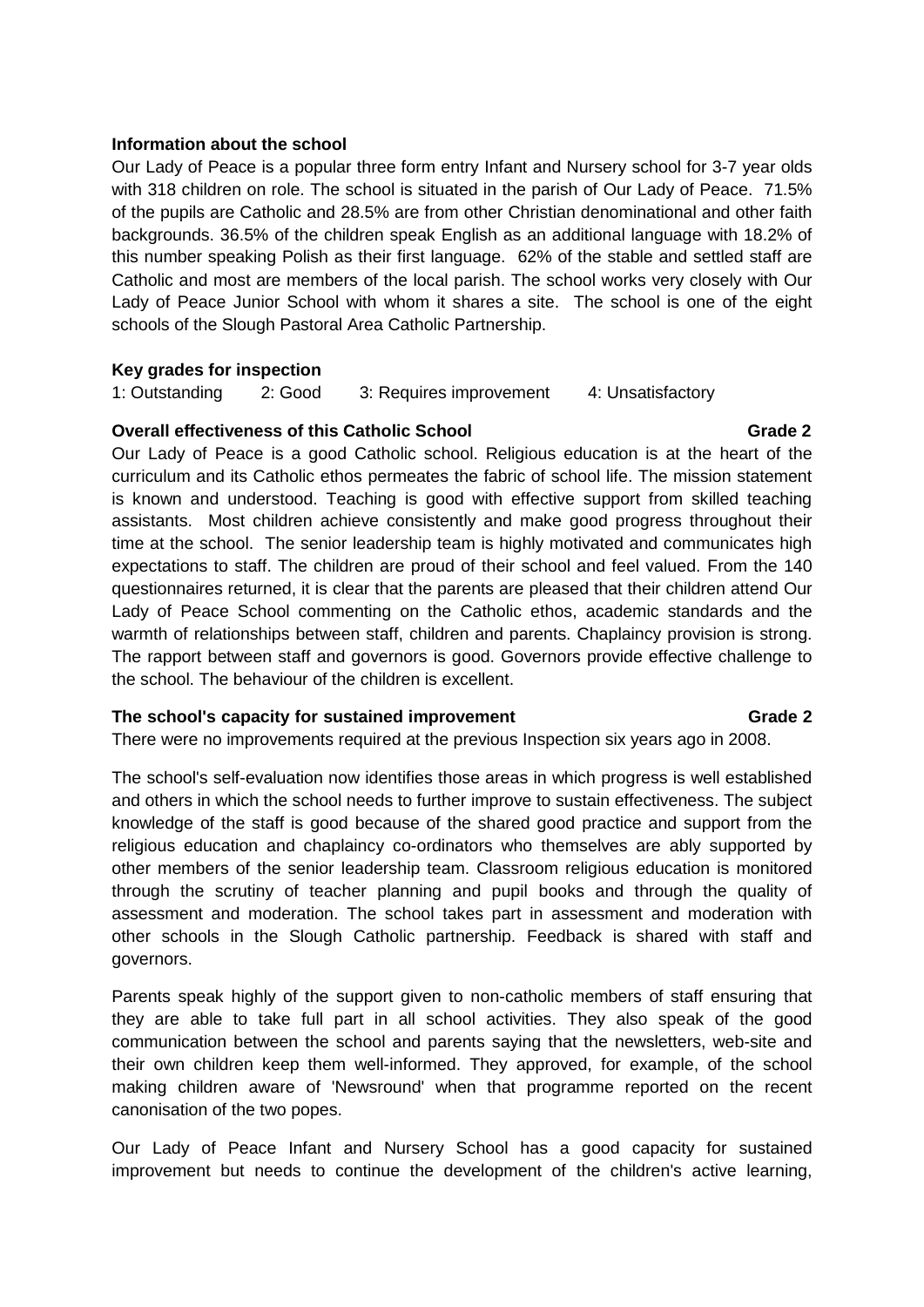differentiation and developmental marking to challenge all ability groups, particularly the more able. The senior leadership team demonstrates an eagerness to ensure that they continue to deliver improving academic standards and maintain the school's very strong Catholic ethos.

## **What the school should do to improve further**

- challenge the children by encouraging greater independence in their learning
- extend and enhance teaching strategies to further enrich the children's learning opportunities and experiences
- continue to improve the analysis of assessment data obtained through tracking and assessment to maintain attainment and progress.

## **Outcomes for pupils Grade 2** and Contract Contract Contract Contract Contract Contract Contract Contract Contract Contract Contract Contract Contract Contract Contract Contract Contract Contract Contract Contract Contract

Outcomes for pupils are good. Children participate in a range of religious activities. They show interest in the religious life of others and care and respect for religious objects in the school. They understand the importance of key celebrations throughout the liturgical year and in the life of the parish community. The children respond to the needs of people beyond the school community and have raised funds for a range of local, national and international charities.

Prayer forms an important part of the daily life of the school. Children are at ease when praying or worshipping within the community. They reflect in silence and join in prayers with confidence. They have a good understanding of religious seasons and feasts and are aware of the importance of scripture, religious artefacts and hymns. Pupils know about saints and talk easily about the scripture stories they know, giving examples of parables and miracles. The focus of the prayer tables is clear with good quality artefacts and books displayed. Children have a good knowledge of Church prayers. During the inspection inspectors saw good examples of class prayer using relevant music and images. Parents speak positively about the impact of prayer interaction between school and home, citing 'The Travelling Nativity.' during Advent as an example of such. The newly established prayer garden is a welcome addition that is greatly appreciated by the children.

Chaplaincy provision is good and makes a significant contribution to the well being of individual pupils and to the wider school community. Pupils talk eagerly about how their school is special. Parents speak highly of the care given to children with special needs, whether they are through behaviour, learning or a loss such as bereavement. This care is also extended to parents when needed. Every child regardless of their need, however challenging, feels valued and wanted. The parish priest is a regular and a welcome visitor to the school. The governors, staff and parents spoke about the forthcoming parish mission with the Syon Community and how it will involve both parents and children in the fortnight's activities.

Most pupils make good progress in religious education. They are interested, enthusiastic and keen to do well, working diligently in lessons and seeking to produce their best work. Most can articulate their knowledge and understanding clearly and with great insight. The use of more sharply defined differentiation would increase the challenge for all pupil groups and a greater use of developmental comments, inviting a pupil response, would encourage more independence of learning. Behaviour in lessons and moving around the school and at playtime is exemplary.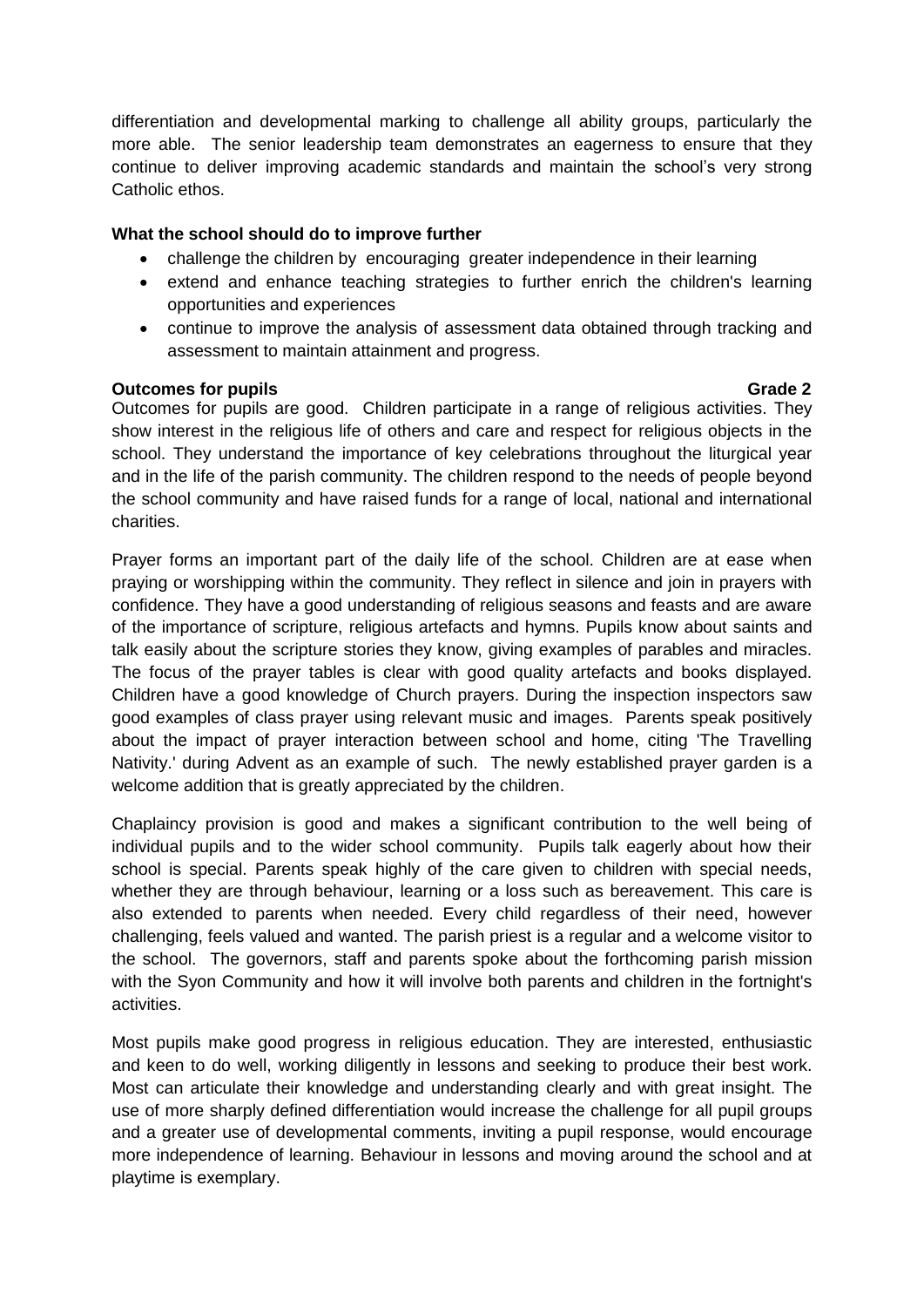### **Leaders and Managers Grade** 2

The senior leadership team have a clear vision for the school and a determination that standards will remain good and continue to improve. They share a deep commitment to Catholic education and are good role models who support the school community well. Further consideration needs to be given to extending and enhancing teaching strategies so as to further enrich the children's learning opportunities and experience. Continued improvement in the analysis of data obtained through tracking and assessment to enhance pupil progress and strengthen attainment is also required.

The governing body see their role as challenging the school to provide the very best Catholic education for every child in their care. The RE governor is actively involved in the life of the school. Governors feel welcomed, valued and appreciated as they fulfil their role of offering constructive challenge to and requiring the accountability of the leadership team. They receive regular input and feedback from the senior leadership team to enable them to fulfil their strategic role. The governors access the training provided by the diocese and are able to effectively participate in the strategic decision making process.

## **Provision Grade 2**

The provision for the prayer life, collective worship and chaplaincy is good. Chaplaincy is accessible to all including parents. There is an awareness of the needs of the parents as well as the children and, where it is appropriate, support is given. In each class there is a well-planned prayer focus. Children are accustomed to different kinds of prayer; formal and congregational; informal and reflective. Acts of collective worship are given a high profile and are well resourced. Staff and pupils regularly pray together. Displays in classrooms and in shared areas enhance pupil experience.

The quality of the teaching and learning in religious education is good across the school. Teachers have secure subject knowledge. Pupils are keen to learn, concentrate well, enjoy their work and are making progress but a commitment to develop the greater involvement of children as more active learners is needed to ensure their progress accelerates. The religious education coordinator delivers effective training to the staff and models lesson delivery to her colleagues. There are good examples of curriculum linkage using, for example, improvised drama and music to explain the story of Holy Week and Easter. Good and imaginative use is made of resources and the religious education exercise books are well presented and cared for.

The religious education curriculum is well resourced. The new diocesan approved scheme, 'Come and See' has been adopted, using high quality resources and effective staff training from the senior leadership team. Teaching assistants are well directed and involved in all aspects of the work. The school council meet regularly and make suggestions for school improvement. Parents responded very positively to the questionnaire saying that learning in religious education and the Catholic ethos of the school impacts well on the children's relationships with adults and with each other. Classroom religious education provides a good coverage of topics with a range of learning tasks and differentiated methods of recording outcomes. Teachers have high expectations. 10% of curriculum time is dedicated to religious education in compliance with requirements of the Bishops of England and Wales.